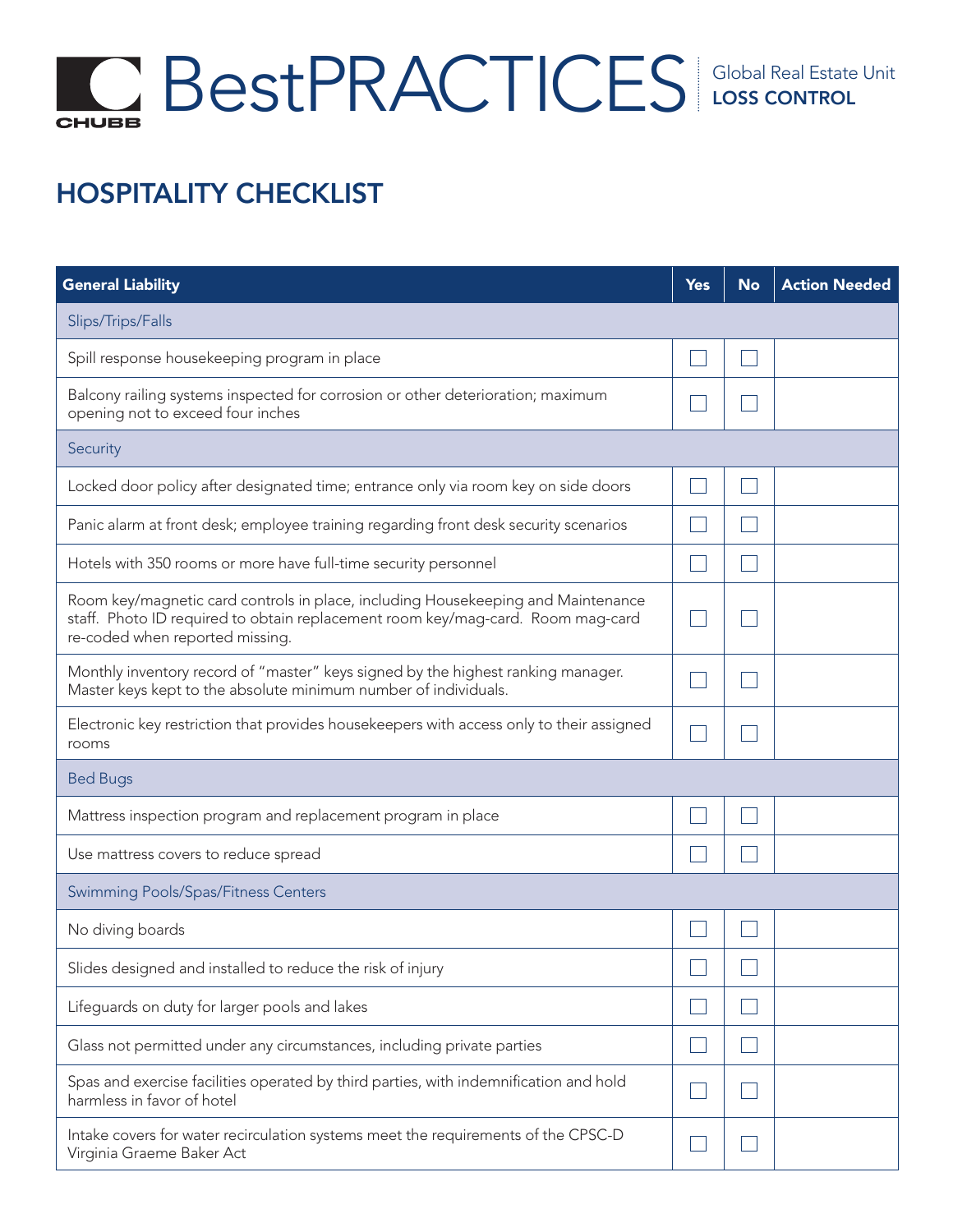| During check-in, guests sign acknowledgement form agreeing to comply with pool/spa,<br>etc. safety rules (listed on form and posted on sign)                                                                                                                                                   |  |  |
|------------------------------------------------------------------------------------------------------------------------------------------------------------------------------------------------------------------------------------------------------------------------------------------------|--|--|
| Liquor Liability                                                                                                                                                                                                                                                                               |  |  |
| 100% of servers are TIPS, RAMP, etc. certified, regardless if state or local regulations<br>permit fewer to be certified                                                                                                                                                                       |  |  |
| Call-A-Cab program in place. Hotel policy is to cover lost tip if patrons refuse to tip<br>after being cut-off by wait staff/bartender.                                                                                                                                                        |  |  |
| <b>Child Cribs for Guests</b>                                                                                                                                                                                                                                                                  |  |  |
| Consumer Product Safety Commission recall notices periodically checked to determine<br>which cribs are under a mandated or voluntary recall                                                                                                                                                    |  |  |
| Recalled cribs are removed from service and destroyed, not placed in a dumpster or<br>taken by employees                                                                                                                                                                                       |  |  |
| Written sanitation procedures in place                                                                                                                                                                                                                                                         |  |  |
| Sheet, blanket and mattress selection based on limiting risk of injury                                                                                                                                                                                                                         |  |  |
| Inspected by trained hotel personnel prior to every loaning; written documentation filed<br>with room reservation record                                                                                                                                                                       |  |  |
| <b>Resort Activities</b>                                                                                                                                                                                                                                                                       |  |  |
| Recreational activities such as golf courses, marinas, boat rental, water skiing, trap and<br>skeet shooting, horseback riding, hiking, rock climbing, etc. all require very specialized<br>safety/risk management programs that must be custom tailored to the specific events/<br>activities |  |  |
| If present, a specific safety plan has been developed and implemented to address<br>potential liability risks to the public                                                                                                                                                                    |  |  |
| Waivers signed by participants for resort activities                                                                                                                                                                                                                                           |  |  |
| <b>Day Care Services</b>                                                                                                                                                                                                                                                                       |  |  |
| Criminal and sex offender background checks for all employees involved with providing<br>child care services                                                                                                                                                                                   |  |  |
| Standard operating procedures for injury, food allergy, medication, illness, sanitations,<br>supervision, etc.                                                                                                                                                                                 |  |  |
| Child areas inspected thoroughly for potential hazards at least monthly with written<br>documentation                                                                                                                                                                                          |  |  |
| Daily visual inspections conducted prior to child arrival                                                                                                                                                                                                                                      |  |  |
| <b>Workers Compensation</b>                                                                                                                                                                                                                                                                    |  |  |
| Lifting                                                                                                                                                                                                                                                                                        |  |  |
| Use of well maintained rolling carts with larger wheels for housekeeping and bell<br>operations                                                                                                                                                                                                |  |  |
| Use spring-loaded laundry carts to minimize bending                                                                                                                                                                                                                                            |  |  |